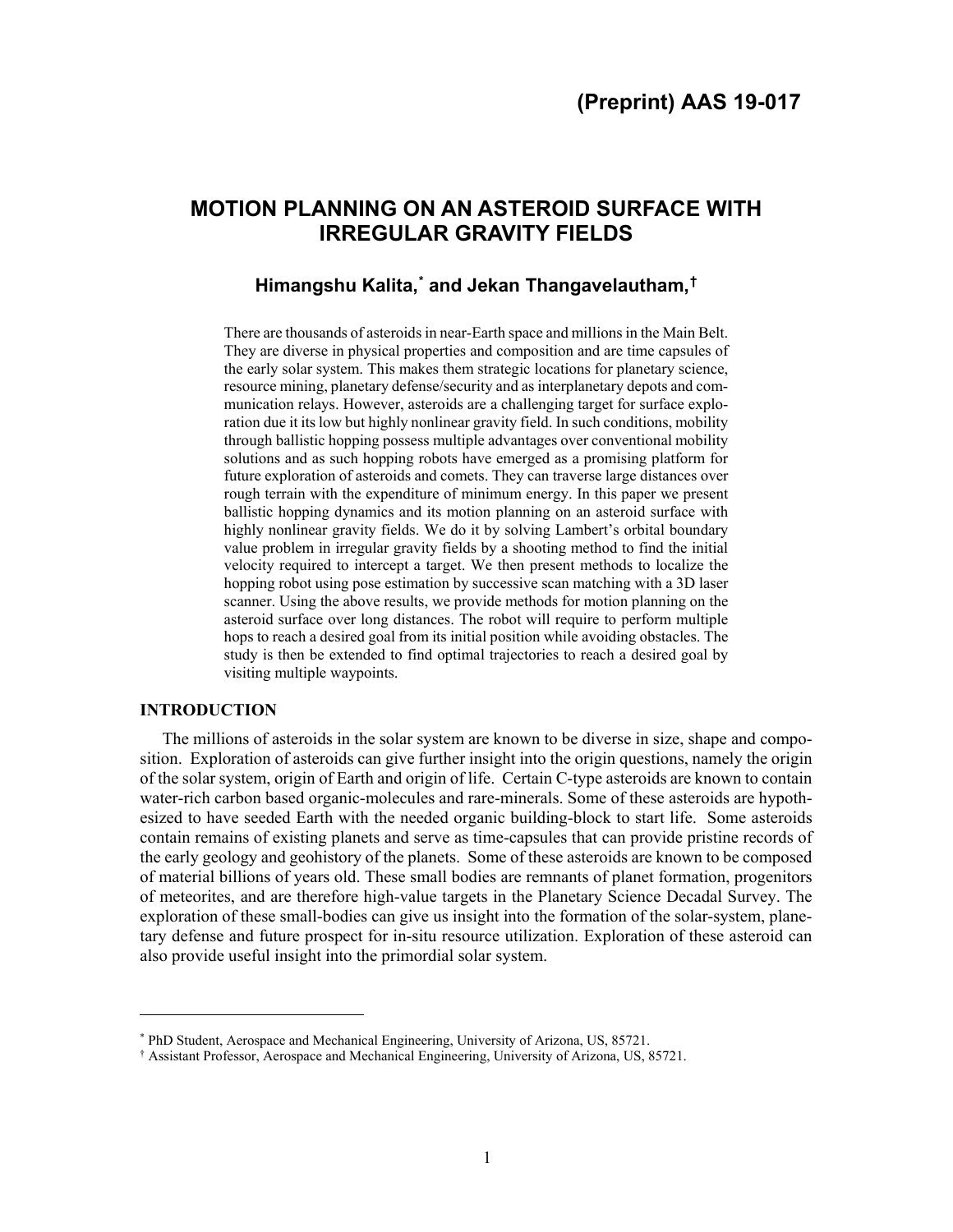The exact composition of these asteroids is hard to discern, as they have undergone layering and surface weathering processes that modify chemical composition of the surface. Flyby and longrange observation of asteroids is insufficient to determine what is beneath the top layer of the asteroid. Only surface and subsurface exploration of asteroids can answer these questions. The recent exploration of asteroids such as Bennu and Ryugu all show evidence for the 'brazil nut' effect, where large objects end up on the surface compared to small objects. This makes surface extremely rugged and extremely challenging for surface exploration. This also further confirms that the material underneath will be substantially different. All of these factors reinforce the need for surface exploration and use of in-situ instruments to analyze composition of the surface and subsurface material. We have identified the need to perform excavation to perform chemical analysis, pene-trometery and seismic analysis as high-priority science.<sup>[1](#page-2-0)</sup>

However, the surface environment of asteroids presents many unique challenges and opportunities. Unlike Earth, Mars or Moon, asteroid gravity is low (10-1,000 µg) and their irregular shape results in highly irregular gravity fields. This eliminates the practical use of conventional multiwheeled rovers that rely on surface traction. Instead, hopping rovers are more naturally suited for such environments, as they can traverse large distances over arbitrarily rough terrain with the expenditure of little energy and little need for traction. Although the cost of hopping over an asteroid surface is significantly low, too high a thrust can result in a rover attaining escape velocity and tumbling into space. Thus, the surface operation will be limited by the local gravitational field.

As communication suffers from large delays over very long distances, the hopping rover operating on an asteroid surface will require a high degree of autonomy in addition to controllability. The rovers deployed on asteroid surfaces to date relies on a mothership relay, however they are infrequent. Wheeled rovers operate through continuous interaction with the environment, and as such path planning is performed through visual perception and terrain classification. However, hopping rovers can only apply forces from rest on the surface and have no control of their trajectory mid-flight. Thus, a sequential architecture for hopping rover autonomy is required that can plan ahead before executing any hop. Mothership-independent localization feedback is also required for the hoping rovers to be autonomous as interaction with the mothership is infrequent.

In this paper we present a dynamics model for a rover deployed on the surface of an asteroid followed by ballistic hopping simulations and a self-localization method by using a 3D LiDAR sensor onboard the rover. Ballistic hopping and self-localization methods are then used to develop an algorithm that provides optimal trajectories for a rover to reach a target position from its initial position. The algorithm can also be used to guide the rover through multiple waypoints in between the initial and target position. Finally, an algorithm is demonstrated for multiple rovers to parallelly explore maximum area on an asteroid surface while maintaining a desired communication link among them. These very same tactics to perform asteroid surface and subsurface science is needed for resource prospecting and mining. Asteroids are rich in resources required for a space economy, including sources of propellent, structural materials and rare minerals. The low gravity of asteroids makes it especially appealing for supplying resources in cis-lunar and interplanetary space. There are also many asteroids in strategic locations to be future communication relays, $\frac{2}{3}$  $\frac{2}{3}$  $\frac{2}{3}$  propellant sources and space construction material.

In the following section, we present background followed by the dynamic model of the rover and asteroid environment. Next, we present the dynamics of ballistic hopping, localization and motion planning to enable a hopping rover to traverse an asteroid followed by conclusions and future work.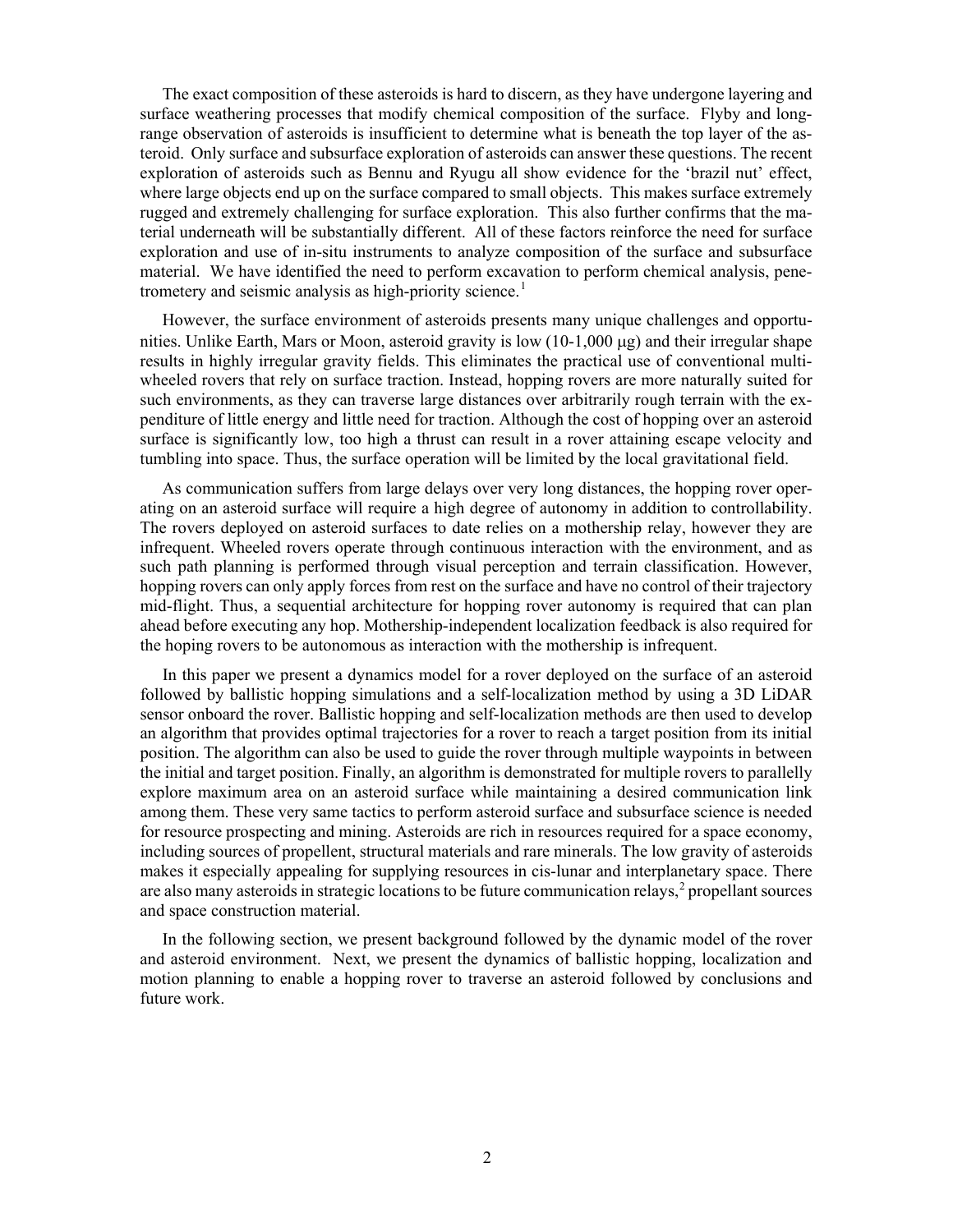# **BACKGROUND**

Much work has been done in observing asteroids by ground-based telescopes and space observatories but exploring asteroid surfaces with landers is a major challenge. Several asteroid sample return missions have been launched and several others are being studied worldwide. Japan Aerospace Exploration Agency (JAXA) developed an unmanned spacecraft named Hayabusa to return a sample of material from a small near-Earth asteroid named 25143 Itokawa to Earth for further analysis. Hayabusa studied the asteroid's shape, spin, topography, color, composition, density and history and finally landed in November 2005 and collected tiny grains of asteroid material.<sup>[3](#page-3-0)</sup> The spacecraft also carried a 591g small rover named MINERVA (Micro/Nano Experimental Robot Vehicle for Asteroid) which unfortunately hopped off the surface of the asteroid and tumbled into space.[4](#page-3-1) The lessons learned from the successful Hayabusa I mission led to the development of Hayabusa II asteroid sample return mission. Hayabusa II was launched in December 2014 and reached its target asteroid, 162173 Ryugu (1999 JU3) in July 2018. The Institute of Space Systems of the German Aerospace Centre (DLR) in cooperation with French space agency (CNES) built a small lander called MASCOT (Mobile Asteroid Surface Scout) to complement the sample return mission. MASCOT carries an infrared spectrometer, a magnetometer, a radiometer and a camera, and can lift off the asteroid to reposition itself for further measurement.<sup>[5](#page-3-2)</sup> Both MINERVA and MASCOT are equipped with internal momentum devices for hopping with minimal control.

Another asteroid sample return mission is NASA's Origins, Spectral Interpretation, Resource Identification, Security, Regolith Explorer (OSIRIS-REx) mission led by University of Arizona and was launched in September 2016. It reached its target asteroid 101955 Bennu in December 2018. The spacecraft will measure Bennu's physical, geological, and chemical properties and col-lect at least [6](#page-3-3)0 g of regolith.<sup>6</sup> Rosetta is another spacecraft built by the European Space Agency, launched in March 2004 and performed detailed study of comet 67P/Churyumov-Gerasimeko. Rosetta carried a  $\sim$ 98 kg lander named Philae which performed studies on elemental, isotopic, molecular and mineralogical composition of the comet, characterized the physical properties of the surface and subsurface material and the magnetic and plasma environment of the nucleus. However, most of these missions perform fly-bys, and touch and go operations to mitigate the risks of 'landing' on an asteroid.

Work has also been done in developing hopping mechanisms for low-gravity environments. A typical approach to hopping is to use a hopping spring mechanism to overcome large obstacles.<sup>[7](#page-3-4)</sup> One is the Micro-hopper for Mars exploration developed by the Canadian Space Agency.<sup>[8](#page-3-5)</sup> Another technique for hopping developed at MIT utilize Polymer Actuator Membranes (PAM) to load a spring.<sup>[9](#page-3-6),[10](#page-3-7)</sup> Other techniques for hopping mimic the grasshopper and use planetary gears within the hopping mechanism. NASA JPL and Stanford also developed a planetary mobility platform called "spacecraft/rover hybrid" dubbed "Hedgehog" that relies on internal actuation through three mutu-ally orthogonal flywheels and external spikes.<sup>[11](#page-3-8)</sup> Another autonomous microscale surface lander developed is PANIC (Pico Autonomous Near-Earth Asteroid In-Situ Characterizer) that utilizes hopping as a locomotive mechanism in microgravity.<sup>[12](#page-3-9)</sup>

<span id="page-2-1"></span><span id="page-2-0"></span>In our earlier work, we have proposed Sphere- $x^{13,22}$  $x^{13,22}$  $x^{13,22}$  and AMIGO<sup>[14](#page-3-11)</sup> that uses chemical and sublimate-based propulsion to perform hopping on low gravity environments. With so much work done on these hopping rovers, autonomous architecture for path planning in irregular gravity fields has a wide scope of research. Analytical hopping control laws has been derived on a smooth, spher- $ical<sup>15</sup>$  $ical<sup>15</sup>$  $ical<sup>15</sup>$  and ellipsoidal<sup>[16](#page-3-13)</sup> asteroid model. But these studies assumed a highly simplified dynamics model. Another method is to use a data-driven approach, using high-fidelity dynamics model and various uncertainty models.<sup>[17](#page-3-14)</sup> Our approach also uses a high-fidelity dynamics model to perform trial and error evaluation in simulation of candidate maneuvers to determine their suitability. The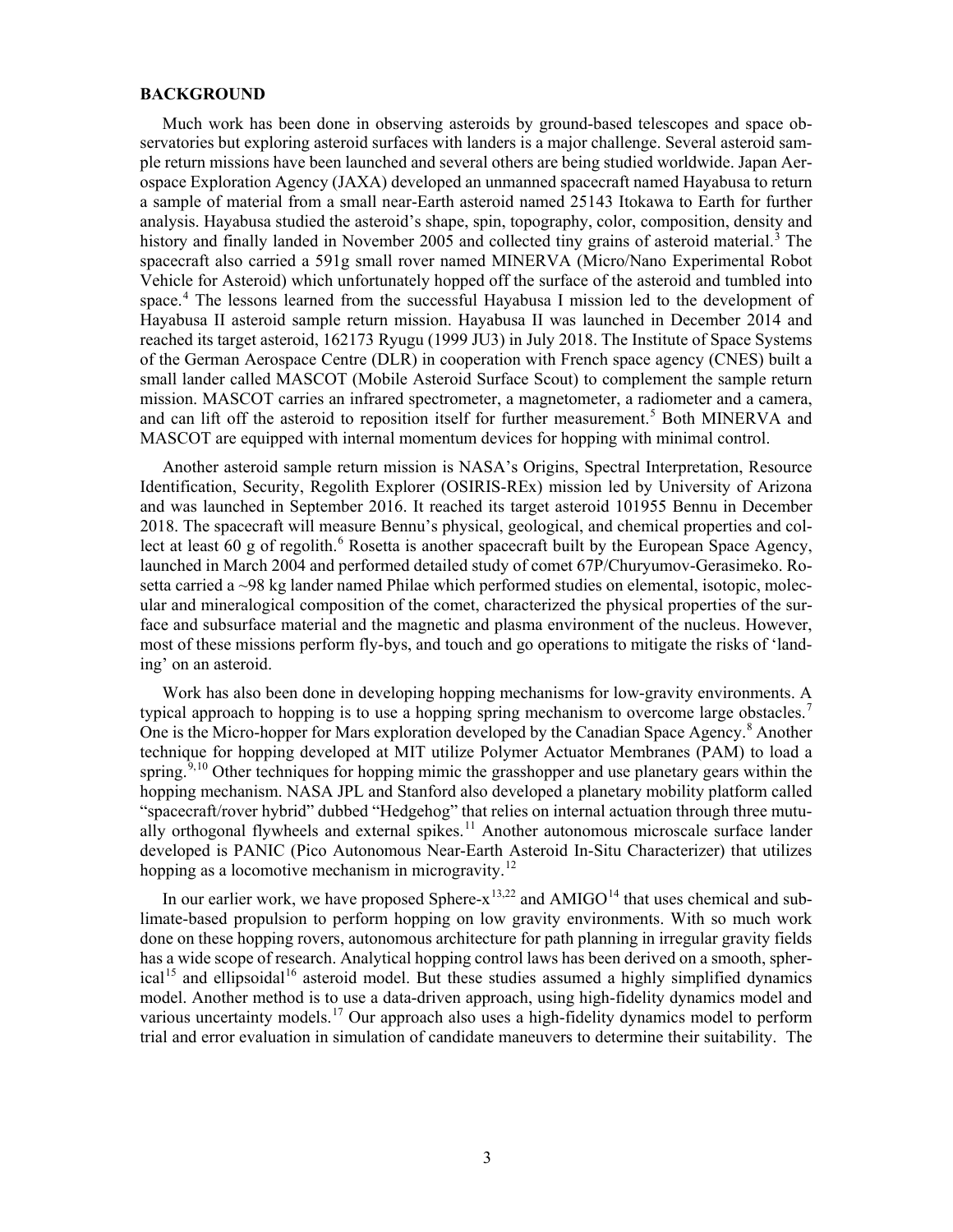<span id="page-3-0"></span>trial and error evaluation take into account risk, rewards and local uncertainties. Using this method, it is then possible to execute optimal or near-optimal hopping maneuvers to get from one location to another on the asteroid surface.

# <span id="page-3-1"></span>**DYNAMICS MODEL**

<span id="page-3-4"></span><span id="page-3-3"></span><span id="page-3-2"></span>The asteroid body is represented as a closed polygonal mesh with  $k$  triangular facets, where each facet  $F_i$  has outward normal  $N_i$ . Figure 1 shows the coordinate system used throughout the paper.  $\hat{I} = \{\hat{I}_x \mid I_y \mid I_z\}$  is the inertial frame and  $\hat{b} = \{\hat{b}_x \mid \hat{b}_y \mid \hat{b}_z\}$  is the asteroid's body fixed frame, with the origin coinciding with the center of mass of the asteroid. The asteroid rotates at a constant angular velocity  $\omega = \Omega \hat{b}_z$ . A rover is represented by its position vector r and velocity vector  $\nu$  relative to the asteroid body frame  $\hat{b}$ .

<span id="page-3-8"></span><span id="page-3-7"></span><span id="page-3-6"></span><span id="page-3-5"></span>

<span id="page-3-12"></span><span id="page-3-11"></span><span id="page-3-10"></span><span id="page-3-9"></span>**Figure 1:** (Right) Inertial frame  $\hat{\imath}$  and body fixed frame  $\hat{b}$  defined for the asteroid Itokawa. (Right) Position and velocity vector of the rover defined with respect to the body fixed frame  $\hat{b}$ .

<span id="page-3-13"></span>The dynamic equation of motion of the rover in the asteroid's body fixed coordinate system is expressed as Eq. (1).

$$
\ddot{r} + 2\omega \times \dot{r} + \omega \times (\omega \times r) + \dot{\omega} \times r = g + d + u \tag{1}
$$

<span id="page-3-17"></span><span id="page-3-16"></span><span id="page-3-15"></span><span id="page-3-14"></span>where,  $g$  is the gravitational acceleration,  $d$  is the disturbance acceleration such as SRP and third body perturbations, and  $u$  is the control acceleration. Also, the asteroid is considered to have a fixed angular velocity, so  $\dot{\omega}$  is equal to zero. Although gravity in smaller bodies are weaker than on Earth, it still is the dominant force on rovers. The polyhedral model is the most accurate gravity model for smaller irregular bodies which leverages the divergence theorem to exactly model the gravitational potential (U), gravitational acceleration ( $g = \nabla U$ ), gradient ( $\nabla \nabla U$ ) and Laplacian  $(\nabla^2 U)$  of a constant density polyhedron as a summation over all facets and edges of the surface mesh as shown in Eq.  $(2)$ .<sup>[18](#page-3-15)</sup>

$$
U(r) = -\frac{1}{2}G\rho \sum_{e \in edge} r_e^T E_e r_e \cdot L_e + \frac{1}{2}G\rho \sum_{f \in face} r_f^T F_f r_f \cdot \Theta_f
$$
 (2)

<span id="page-3-18"></span>Where,  $r_e$  is a vector from the field point to an arbitrary point on each edge,  $E_e$  is a dyad defined in terms of the face and edge normal vectors associated with each edge,  $L_e$  is a logarithmic term expressing the potential of a 1D straight wire,  $r_f$  is a vector from the field point to an arbitrary point on each face,  $F_f$  is the outer product of face normal vectors, and  $\Theta_f$  is the solid angle subtended by a face when viewed from the field point.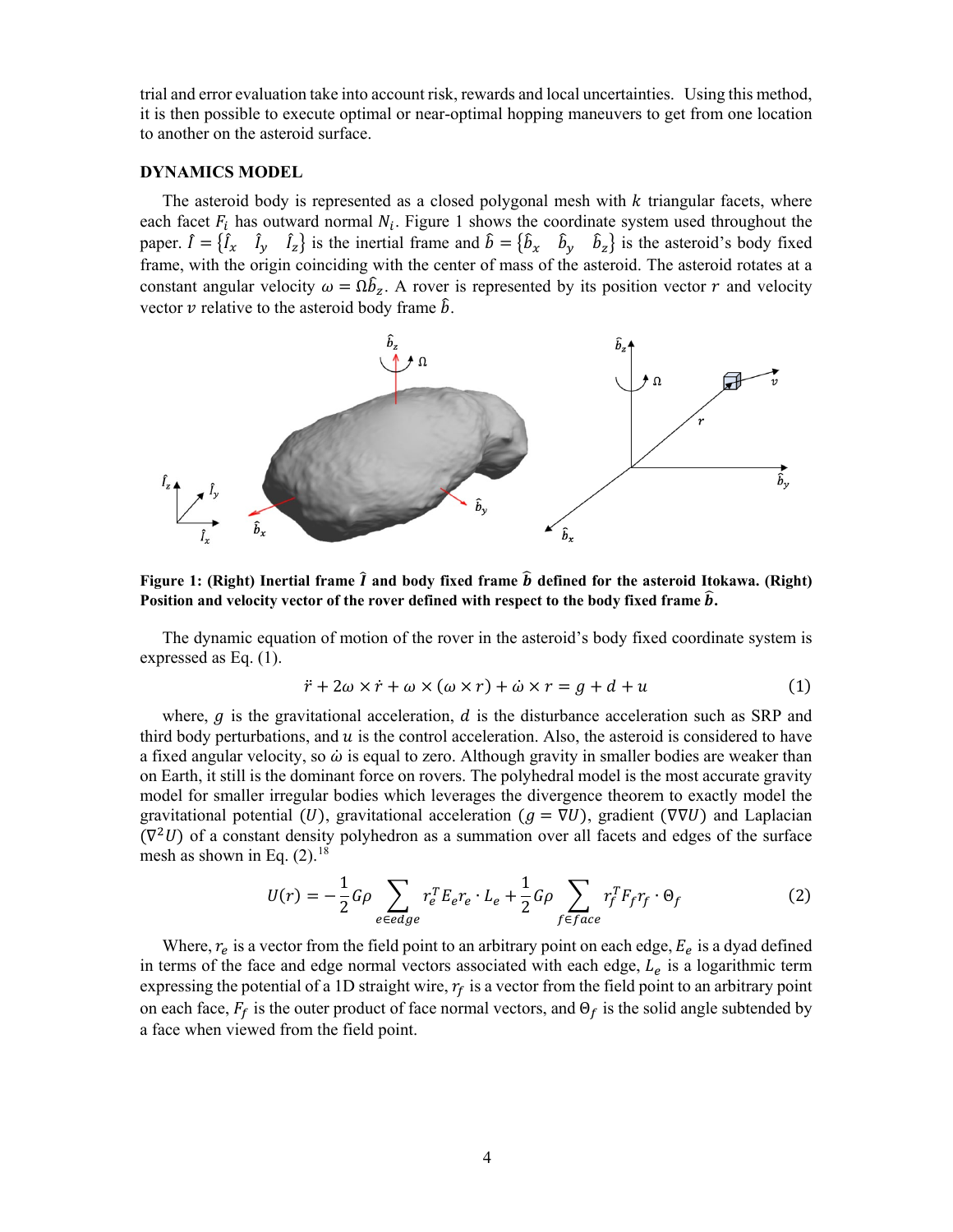#### **BALLISTIC HOPPING**

The rover needs to hop from rest at position  $r_0$  with velocity  $v_0$  and impact at position  $r_f$  with velocity  $v_f$ . The problem of computing the launch velocity,  $v_0$  to intercept a target location,  $r_f$  at time  $\tau = t_f - t_0$  is the well-known "Lambert orbital boundary-value problem" and efficient numerical solutions for different types of gravity fields are available. For the case of asteroids with irregular gravity field, a simple shooting method is used to calculate the launch velocity to successfully impact a target location. First an initial guess of the initial velocity  $v_{0(1)}$  is created by solving the two-body form of Lambert's problem for a uniform spherical gravity field. At each shooting iteration  $i$ , the initial delta-velocity vector is updated according to Eq. (3).

$$
\Delta v = [\Phi]^{-1} \Delta r \tag{3}
$$

$$
\Phi = \begin{bmatrix} \frac{\partial r}{\partial v_0} \end{bmatrix} = \begin{bmatrix} \frac{\partial x}{\partial \dot{x}_0} & \frac{\partial x}{\partial \dot{y}_0} & \frac{\partial x}{\partial \dot{z}_0} \\ \frac{\partial y}{\partial \dot{x}_0} & \frac{\partial y}{\partial \dot{y}_0} & \frac{\partial y}{\partial \dot{z}_0} \\ \frac{\partial z}{\partial \dot{x}_0} & \frac{\partial z}{\partial \dot{y}_0} & \frac{\partial z}{\partial \dot{z}_0} \end{bmatrix}
$$
(4)

Where,  $\Phi$  is the state transition matrix, the error in the final position vector  $\Delta r$  is determined from the difference between the desired final position,  $r_f$  and the final position vector predicted by numerical integration of the equations of motion of the rover,  $r_n$  as shown in Eq. (5)

$$
\Delta r = r_f - r_n \tag{5}
$$

The new initial vector is then updated as Eq. (6).

$$
v_{0(i+1)} = v_{0(i)} + \Delta v \tag{6}
$$

Figure 2 shows multiple hopping trajectories for a rover from its initial position of  $r_0 =$ [-183.3 45.81 70.15] *m* to its target position of  $r_f = [85.58 \text{ -}86.16 \text{ 8.15}]$  *m* for transfer times  $\tau = 0.5 hr$ , 0.75 $hr$ , 1 $hr$ , 1.25 $hr$ , 1.5 $hr$ .





#### **LOCALIZATION**

The rover is assumed to be equipped with a 3D LiDAR sensor which can acquire 3D point cloud of the surrounding environment at a particular frequency. Two successive point clouds are matched to perform self-localization of the rover. The Iterative Closest Point algorithm is used in this paper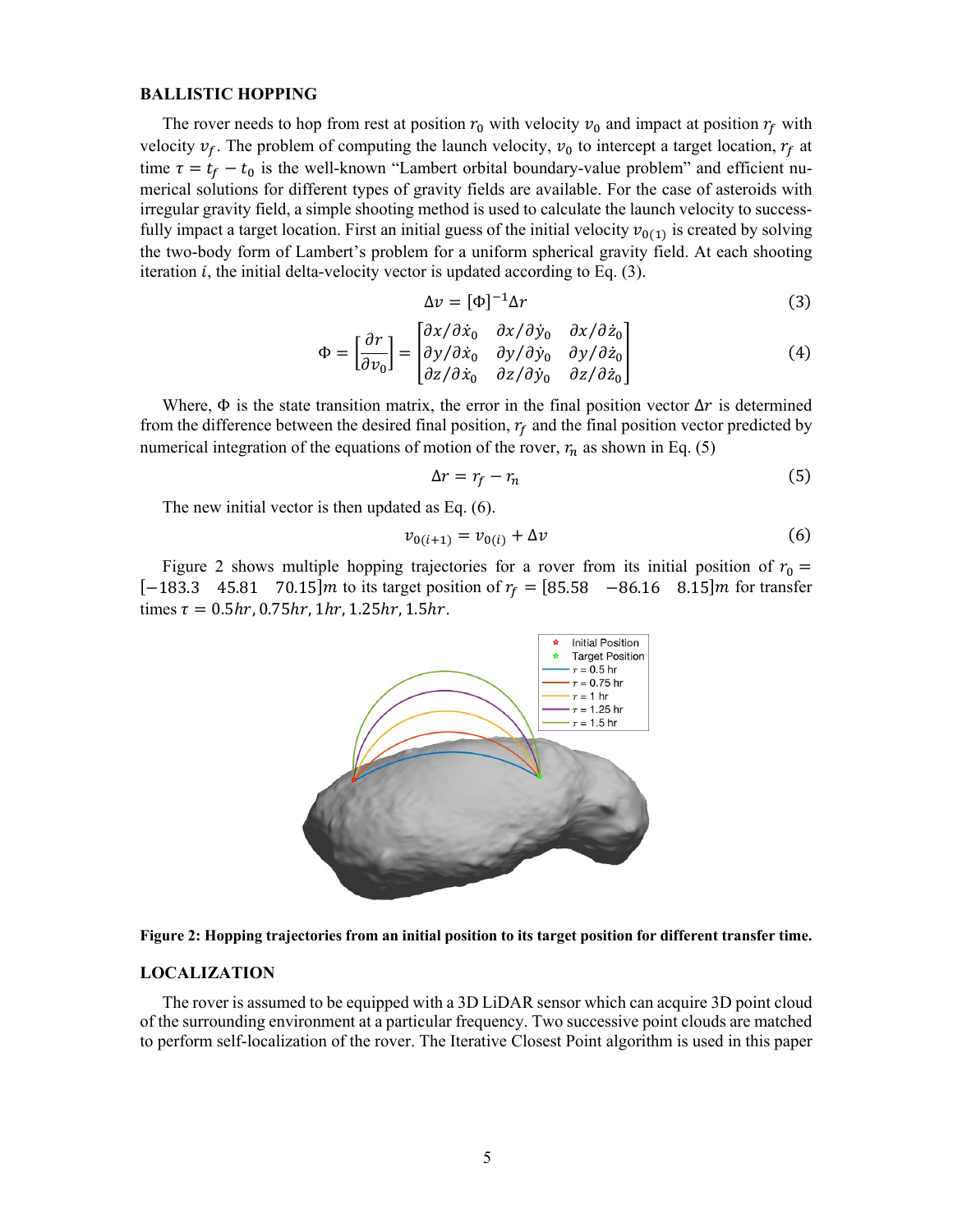which tries to minimize the Euclidean distance between an input data and a reference model to find the transformation between the two sets of data.<sup>[19](#page-3-16)</sup> Consider two sets of 3D points, model set M (with  $n_m$  points) and data set D (with  $n_d$  points)  $\subseteq \mathbb{R}^3$ . The objective is to find a transformation function  $u: D \to M$  that minimizes the mean squared distances  $(D_{ms})$  between D and M as shown in Eq. (7)

$$
D_{ms}(D, M, u) = \frac{1}{n} \sum_{m \in M, d \in D} ||m - u(d)||^2
$$
 (7)

Incorporating the rotation  $(R)$  and translation  $(t)$  matrices into the matching function, the minimization problem can be written as Eq. (8)

$$
\min_{u:D \to M} \frac{1}{n} \sum_{i=1}^{n} ||m_i - Rd_i - t||^2
$$
 (8)

With this mathematical formulation, the ICP algorithm tries in each iteration to minimize the  $D_{ms}(D, M, u)$  by switching between a matching and a transformation stage. In the matching stage, the objective is to minimize the mean squared distances  $D_{ms}(D, M, u)$  by finding the best correspondence between a point  $d_i \in D$  and  $m_i \in M$ . During the transformation stage, the objective is to compute the optimal  $R$  and  $t$  that minimizes (5). The rotation matrix  $R$  and the translation matrix are then used to find the orientation and position of the rover with respect to its initial position. Figure 3 (left) shows the actual and estimated trajectory of a rover by performing scan matching of 3D point clouds at a frequency of 0.5 Hz. Figure 3 (right) shows the error between the actual trajectory and the estimated trajectory. It can be seen that the error is less than 1 m for a hopping distance of  $\sim$ 110m. The error can be minimized further by registering 3D point cloud samples at a higher frequency.



**Figure 3: (Left) Actual trajectory and the estimated trajectory by 3D point cloud scan matching for a single hop. (Right) Absolute error and errors along x, y and z between the actual trajectory and the estimated trajectory.**

# **MOTION PLANNING**

For traversing long distances, the rover needs to plan and perform multiple sequential hops to reach a desired goal from its initial position while avoiding collision. We developed a probabilistic path planner using random sampling which is then optimized using evolutionary algorithms. The planner builds a path from the start position to the goal position by randomly sampling points in the search space and linking them with admissible constrained hopping trajectories as shown in Figure 4 (left). The search space for the random sampler is the polygonal mesh  $P$  of the asteroid and the random sampler needs to search a continuous path from an initial position  $r_{init} \in P$  to a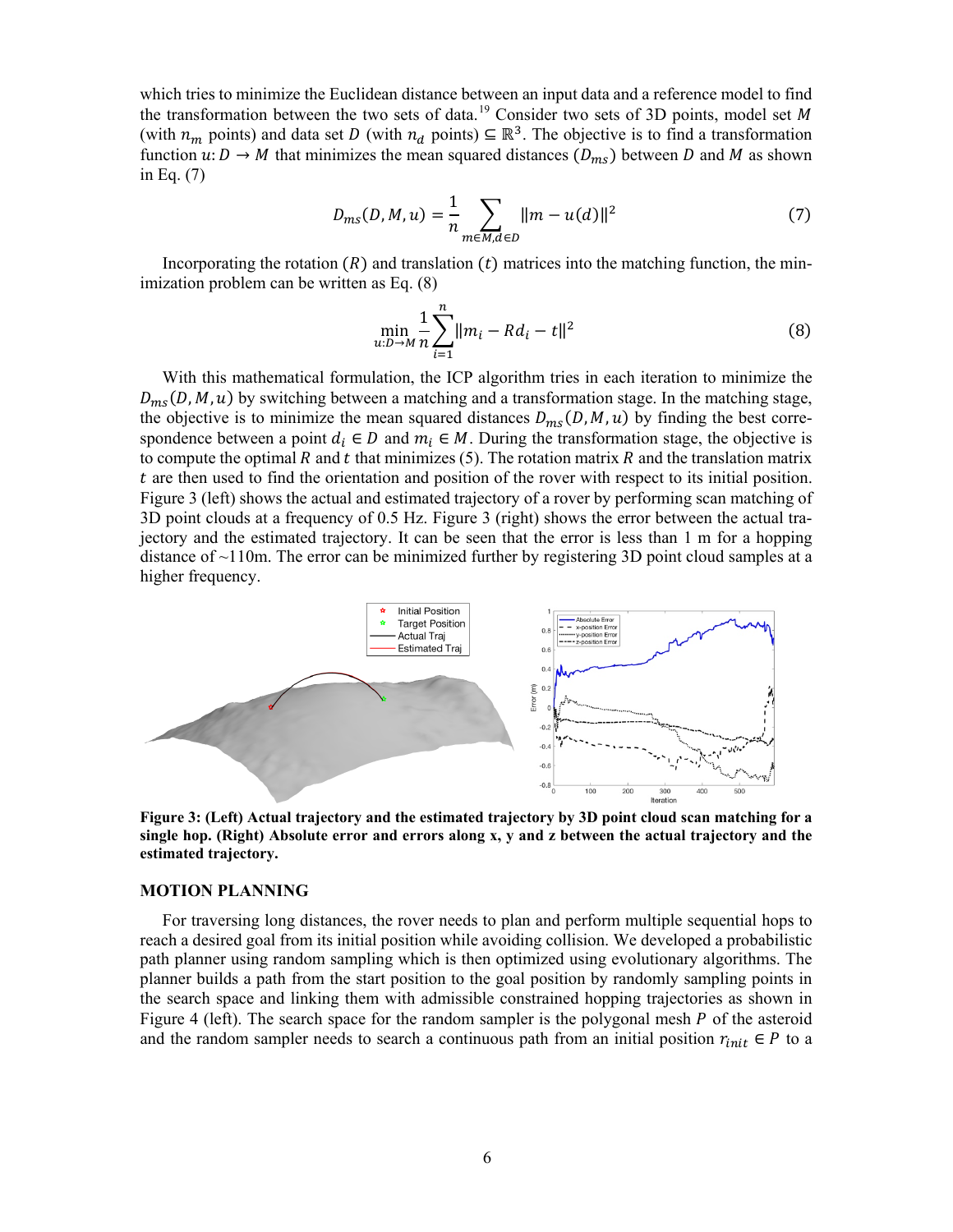goal position  $r_{goal} \in P$ . A Rapidly-exploring Random Tree, T is constructed so that all the vertices of the tree are in  $P^{20}$  $P^{20}$  $P^{20}$ . The first vertex of  $T$  is  $r_{init} \in P$ . In each iteration, a random state,  $r_{rand}$  is selected from P. Step 4 finds the nearest vertex to  $r_{rand}$ . Step 5 finds a new position  $r_{new}$  that steers the rover from  $r_{near}$  towards  $r_{rand}$  satisfying the maximum hopping constraint of  $\Delta$ . The new state  $r_{new}$  is added as a vertex to  $T$  and a hopping trajectory from  $r_{near}$  to  $r_{new}$  defined by transfer time  $\tau \sim \mathcal{N}(\mu_{\tau}, \sigma_{\tau}^2)$  is added as an edge to T. Finally, the algorithm explores T to return the shortest path connecting  $r_{init}$  to  $r_{goal}$ . Figure 4 (right) shows a random sample created on the surface of asteroid Itokawa for the rover to reach target position  $r_f = [222.5 \quad -49.89 \quad 49.26]$  *m* from its initial position  $r_0 = [-144 \quad 53.21 \quad 84.67] \, m$ .

GENERATE\_RANDOM\_SAMPLE  $(r_{init}, r_{goal}, K, \Delta)$ 

 $\mathbf{1}$  $\mathcal{T}.init(r_{init})$  $\mathcal{D}$ For  $k = 1$  to K do  $r_{rand} \leftarrow$  RANDOM STATE(); 3  $\overline{4}$  $r_{near} \leftarrow$ NEAREST\_NEIGHBOR( $r_{rand}$ ,T); 5  $r_{new} \leftarrow$  STEER( $r_{rand}$ ,  $r_{near}$ ,  $\Delta$ )  $\boldsymbol{6}$  $\overline{T}$ .add\_vertex $(r_{new})$ ;  $\overline{7}$  $T$ .add\_edge( $r_{near}$ ,  $r_{new}$ ); 8 end  $\mathbf{Q}$ Return RANDOM\_SAMPLE  $\leftarrow$  SHORTEST\_PATH( $r_{init}$ ,  $r_{goal}$ ,  $T$ )



**Figure 4: (Left) Algorithm for generating a random sample. (Right) A random sample created for the rover to reach a goal location from its initial location.**

The random sampler provides multiple feasible trajectories which are then optimized using Evolutionary Algorithms (EA). For a feasible trajectory from an initial location to a goal location with  $n$  hops, the objective of the optimization problem is to minimize the sum of initial velocities for each hop. To avoid penetration of each hopping trajectory into the surface of the asteroid, the initial phase and final phase are constrained in two cones defined by angles  $\theta_1$  and  $\theta_2$  as shown in Figure 5 (left). Moreover, another constraint is added such that the initial velocity  $v_{0(i)}$  for hop *i* does not exceed the escape velocity around that location  $v_{e(i)}$  as shown in Eq. (9).

$$
\min_{\Gamma, \Pi, \Lambda} f(\Gamma, \Pi, \Lambda) = \sum_{i=1}^{n} v_{0(i)}
$$
  
s.t.  $c_1(\Gamma, \Pi, \Lambda) = v_{0(i)} - v_{e(i)} \le 0$   
 $c_2(\Gamma, \Pi, \Lambda) = \theta_{1(i)} - 45^{\circ} \le 0$   
 $c_3(\Gamma, \Pi, \Lambda) = \theta_{2(i)} - 45^{\circ} \le 0$  (9)

Where,  $\Gamma = \begin{bmatrix} \tau_1 & \tau_2 & \cdots & \tau_n \end{bmatrix}$  is an  $(n \times 1)$  array of transfer time for each hop,  $\Pi =$  $[r_1 \quad r_2 \cdots r_{n+1}]$  is an  $\{(n+1) \times 3\}$  array of the position of the robot for each hop such that the rover sequentially hops from position  $r_i$  to  $r_{i+1}$  and  $\Lambda = \begin{bmatrix} v_{0(1)} & v_{0(2)} & \cdots & v_{0(n)} \end{bmatrix}$  is an  $(n \times 1)$  array of initial velocity for each hop. The cost function for the optimization problem is implemented by using the penalty method as shown in Eq. 10.

$$
\min_{\Gamma,\Pi,\Lambda} J(\Gamma,\Pi,\Lambda) = f(\Gamma,\Pi,\Lambda) + 100 \sum_{i=1}^{3} g(c_i(\Gamma,\Pi,\Lambda))
$$
  
where, 
$$
g(c_i(\Gamma,\Pi,\Lambda)) = \max(0, c_i(\Gamma,\Pi,\Lambda))^2
$$
(10)

Figure 5 (right) shows the block diagram of the path planner using Evolutionary Algorithm (EA). N random samples are created by varying the constraint  $\Delta$  for each sample according to a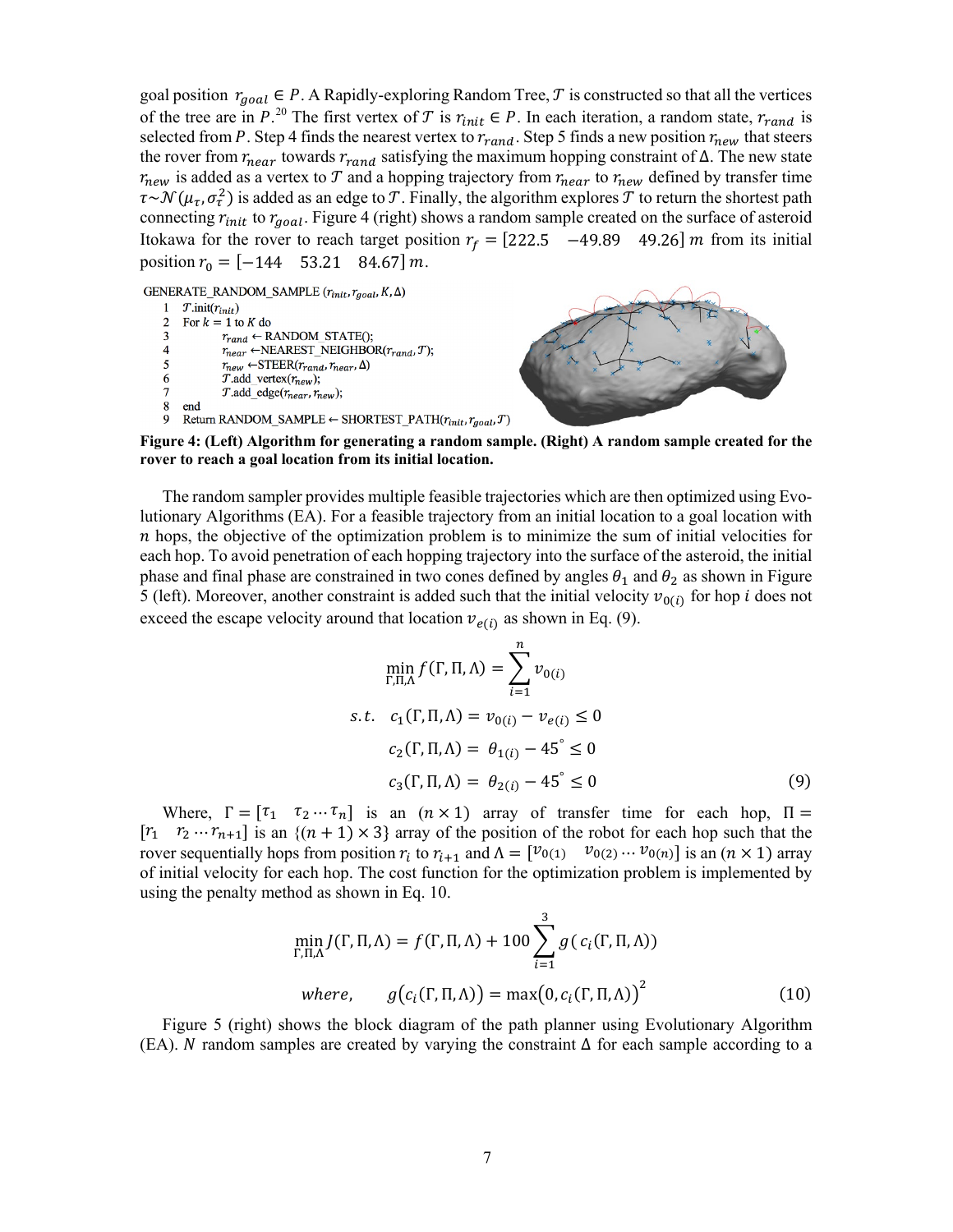uniform distribution,  $\Delta \sim \mathcal{U}(a, b)$ . The N samples are taken as the initial population for the EA which undergoes successive crossover and mutation. During mutation, the variables  $\Gamma$  and  $\Pi$  are varied by a gaussian distribution as  $\Gamma \sim \mathcal{N}(\Gamma, \sigma_{\Gamma}^2)$ ,  $\Pi \sim \mathcal{N}(\Pi, \sigma_{\Pi}^2)$ . The fitness of each individual is then calculated according to the cost function  $J(\Gamma, \Pi, \Lambda)$ , which are then ranked. The fittest N individuals are then carried along to the next generation. Moreover, at each generation a new population is introduced to the EA by generating  $N/2$  samples using the random sampler.



Figure 5: (Left) Constraints in  $\theta_1$  and  $\theta_2$  during the initial phase and the landing phase. (Right) Sche**matic for the optimized path planner using Evolutionary Algorithm.**

Figure 6 (left) shows the optimized trajectory for a rover generated by the path planner to reach the target position  $r_f = [222.5 \t -49.89 \t 49.26]m$  from its initial position  $r_0 = [-144 \t 53.21 \t 84.67]m$ . Figure 6 (right) shows the average cost function and cost function of [−144 53.21 84.67]. Figure 6 (right) shows the average cost function and cost function of the best individual over 51 generations. The bars show the standard deviation of each generation over 10 iterations. It can be seen that the standard deviation of the best individual reaches zero after 29 generations which shows that the path planner provides a solution with the same fitness at every iteration.



**Figure 6: (Left) Optimized trajectory of a rover generated by the path planner to reach a target location from its initial location. (Right) Average cost function and cost function of the best individual over 51 generations. The bars show the standard deviation of each generation over 10 iterations.**

Moreover, the constraint  $\Delta$  can be fixed for generating the random samples depending on the hopping range of the rover. Figure 7 (left) shows the optimized trajectory for a rover to reach the target position  $r_f = [222.5 -49.89 49.26] m$  from its initial position  $r_0 =$  $[-144 \quad 53.21 \quad 84.67]$  m with  $\Delta = 50$  m. Figure 7 (right) shows a different scenario where the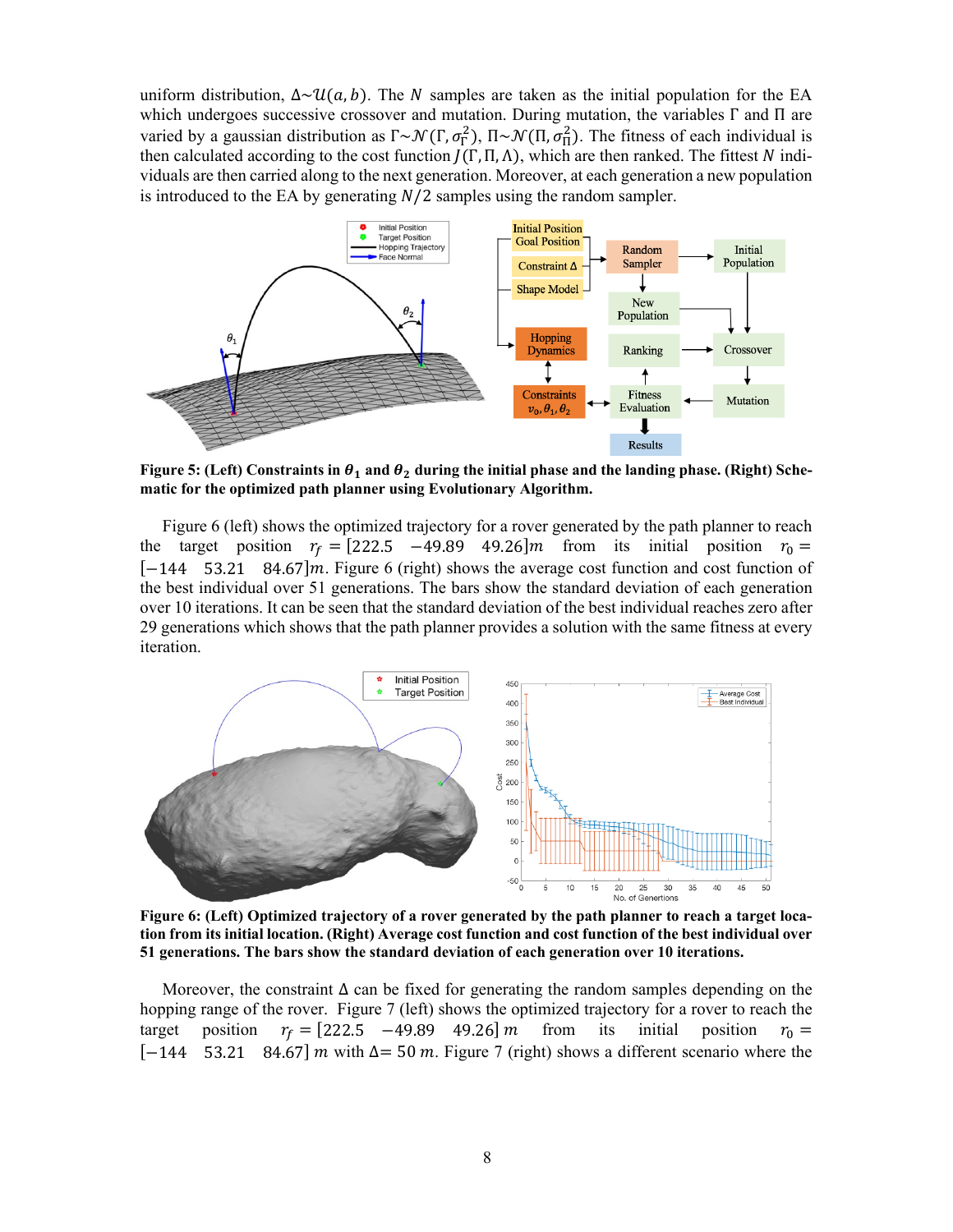rover needs to reach the target position  $r_f = [281.4 \t -10.15 \t 15.31] \text{ m}$  from its initial position  $r_0 = [-239.4 \t 88.88 \t 17.58] \text{ m}$  with two waypoints in between  $w_1 =$  $r_0 = [-239.4 \quad 88.88 \quad 17.58] \, m$  with two waypoints in between  $w_1 =$  $[-64.27 \quad -122.3 \quad 40.22] \ m \text{ and } w_2 = [135.9 \quad -40.59 \quad 107.9] \ m, \text{ and } \Delta = 50 \ m.$ 



**Figure 7: (Left) Optimized trajectory for a rover to reach a goal location from its initial location with an** ∆= **for each hop. (Right) Optimized trajectory for a rover to reach a goal location from its initial position with two waypoints and**  $∆= 50m$ **.** 

# **EXPLORATION WITH MULTIPLE ROVERS**

Utilizing the motion planning strategies discussed above, we can enable a swarm of rovers to achieve mobility on the asteroid surface and perform exploration in parallel. The multiple rovers deployed on an asteroid surface are required to achieve maximum area coverage while maintaining multiple communication links so that acquired science data maybe communicated effectively back to a mothership. In this section, we describe an algorithm developed to distribute a fleet of *N* rovers on an asteroid surface using the concept of virtual forces to repel each rover from each other and attracting them when a communication constraint is violated.<sup>[21](#page-3-18)</sup> Each of the rovers have a sensing range of  $r_s$  and a communication range of  $r_c$  and they can communicate its location and orientation to its neighbors. By using the concept of virtual forces, we simulate the collective control of the rovers. The rovers interact with each other through a combination of global repulsion combined with local, limited attraction. Considering a network of N rovers with position vector  $r_i$ ,  $i =$ 1,2, …, N and  $||r_{i}||$  representing the Euclidean distance between rover *i* and *j*, the repulsion force is defined as Eq. 11.

$$
f_r(i,j) = \frac{r_i - r_j}{\|r_{ij}\|^2}
$$
 (11)

The repulsive force  $f_r$  causes the rovers to move away from each other to maximize exploration of a target area. Moreover, the attraction force is defined as Eq. 12.

$$
f_a(i,j) = \begin{cases} r_i - r_j & \text{if degree} < D \\ 0 & \text{otherwise} \end{cases} \tag{12}
$$

The attraction force  $f_a$  constrains the degree of communication links for each rover by attracting rovers (locally) when they are on the verge of losing connection maintaining at least  $D$  degrees. Finally, the net force experienced by rover  $i$  is formulated as Eq. 13.

$$
f(i) = \sum_{j=1, j \neq i}^{N} (f_r(i, j) + f_a(i, j))
$$
\n(13)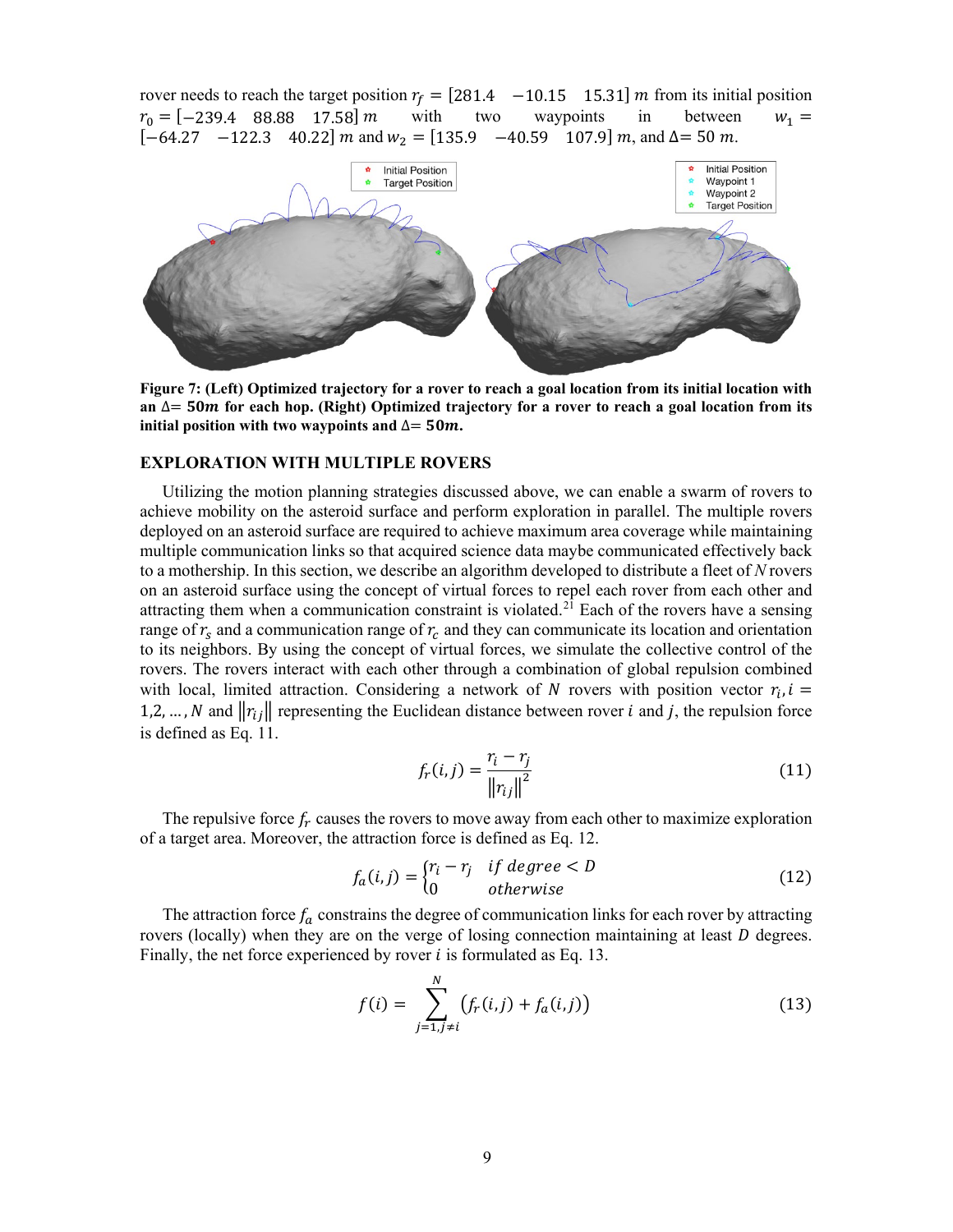With the net virtual force experienced by rover  $i$  calculated, the next hopping location is determined as,  $r_i(next) = \alpha f(i)$ , where,  $\alpha$  is a proportionality constant dependent on the hopping capabilities of the rover. Figure 8 shows the position of each rover over iterations 1, 3, 5, 7, 9, 11, 13 and 15. The yellow cubes represent the rovers and the red lines connecting them shows the active communication links. 15 rovers were deployed at random positions on the surface of asteroid Itokawa and each rover has a communication range of  $r_c = 100m$  and can hop a maximum distance of 30m. The rovers need to explore the maximum area while maintaining at least 2 communication links. It can be seen that the rovers were able to successfully move away from each other maintaining the desired communication links.



**Figure 8: Multiple rovers exploring the surface of asteroid Itokawa cooperatively. The yellow cubes represent the rovers and the red lines connecting them shows the active communication links.** 

#### **CONCLUSION**

In this paper, we presented a model-based path planning algorithm for hopping rovers on the surface of an asteroid with irregular gravity fields. By solving Lambert's boundary value problem in an irregular gravity field using a shooting method, hopping trajectories for a rover to impact a target location from its initial location is found. While in flight, the rover can localize itself by matching successive scans form a 3D LiDAR. The ballistic hopping dynamics and localization estimates are then used to develop an algorithm that provides optimal sequential hopping trajectories for a rover to reach a target position from its initial position over long distances. It is done by generating random samples constructing rapidly-exploring random trees on the asteroid surface constrained by maximum hopping capabilities of the rover. These feasible samples are then optimized further using genetic algorithms by successive crossover, mutation and fitness evaluation according to a cost function to generate near optimal trajectories to reach the desired goal. The algorithm can also drive the rover through multiple waypoints and eventually to the desired goal. Finally, an algorithm is demonstrated for multiple rovers to parallelly explore maximum area on an asteroid surface while maintaining a desired communication link among them. Our future work will include finding methods for multiple rovers to explore the entire surface of an asteroid using this path-planning algorithm.

#### **REFERENCES**

 $<sup>1</sup>$  H. Kalita, S. Schwartz, E. Asphaug, J. Thangavelautham, "Mobility and science operations on an asteroid using a hop-</sup> ping small spacecraft on stilts." *Advances in the Astronautical Science,* 2018.

<sup>2</sup> H. Kalita, A. Ravindran, J. Thangavelautham, "Exploration and Utilization of Asteroids as Interplanetary Communication Relays." *IEEE Aerospace Conference*, 2018.